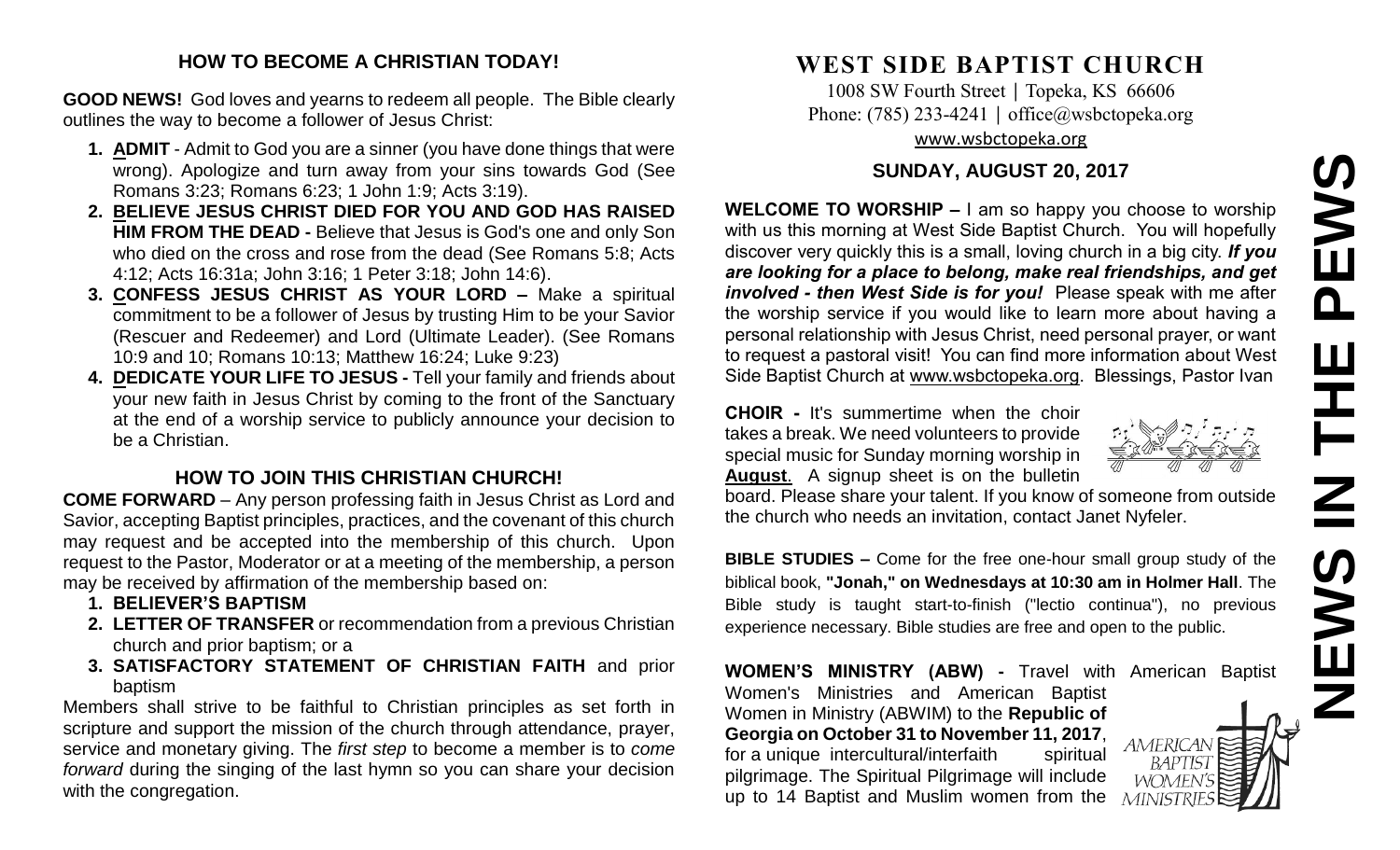U.S. The purpose of the pilgrimage is to break barriers and build bridges between Christians and Muslims, multiple generations, Georgians and Americans, and lay and ordained women. In the Republic of Georgia, women will experience homestays with Muslim families, advocacy for gender justice and religious rights, the stunning geography of Georgia's mountains and vineyards, and more!

**WWW KIDS BIBLE CLUB WESTERN ROUND-UP -** Please join us for our opening night with a Western Roundup for Wonderful West Side Wednesdays on August 30, 2017. Supper will be served at 5:30 PM. Registration forms will be available to fill out that night for classes beginning the next week. Classes are available for Kindergarten through Adults. The focus for this night is to get acquainted and ready to begin another exciting season of WWW. There will be singing, games, and even a skit with a cowboy or two.

**WORSHIP IN THE PARK** – The annual ecumenical **worship service in Gage Park will be on Sunday, September 10** this year. This is a potluck luncheon. West Side Baptist Church will provide the fried chicken for the main dish. So please bring a favorite side dish or desert to share. This is always a fun and exciting time to get together so mark your calendars. See you there!

**YOUTH CHOIR -** Today, August 20<sup>th</sup>, the youth choir will start rehearsing at 9:00 am before going on to Sunday School. Hopefully, the youth choir will provide special music about once every six weeks, so rehearsals are important. Some of the songs we will be learning are:

- *East to West* by Casting Crowns
- **Thrive by Casting Crowns**
- *He Knows My Name* by Francesca Battistelli
- *Write Your Story* by Francesca Battistelli
- *Holy Spirit* by Francesca Battistelli

It will be helpful if when you young folks are listening to your favorite Christian music, that you find some of these songs to listen to so that you gain familiarity with the words and music. Also, bring a list of your favorite Christian songs that you would like to learn to sing. If you have friends who do not attend another church, please invite them to sing with us.



**CHOIR SEASON IS ABOUT TO START!** On **WEDNESDAY, AUGUST 23,** please all who enjoy singing and have some available time to spend learning music on Wednesday evenings from 7:00 to 8:00 pm, please come to the church at 6:30 pm for an ice cream social provided by Janet Nyfeler. We have a new accompanist, Marjorie O'Konskie, who is also our newly hired organist. This will be a good time to get to know Marjorie. We will visit about songs coming up and maybe even sing a few. Regular weekly rehearsals will begin at 7:00 pm on Wednesdays on August 30

following WWW. Please RSVP for the ice cream social (spouses are welcome even if they don't plan to sing in the choir): Janet 271-9460 or [janetnyfeler@gmail.com](mailto:janetnyfeler@gmail.com)





**BREAKFAST IS SERVED!** – The outreach committee will begin serving breakfast every Sunday starting September 17 at 8:30 am. Please sign the church registration by your name if you will be attending breakfast. We will need a head count so we make sure we have plenty to go around. If you would be interested in helping with the breakfast on Sunday mornings, please see Mark Calloway for more information.